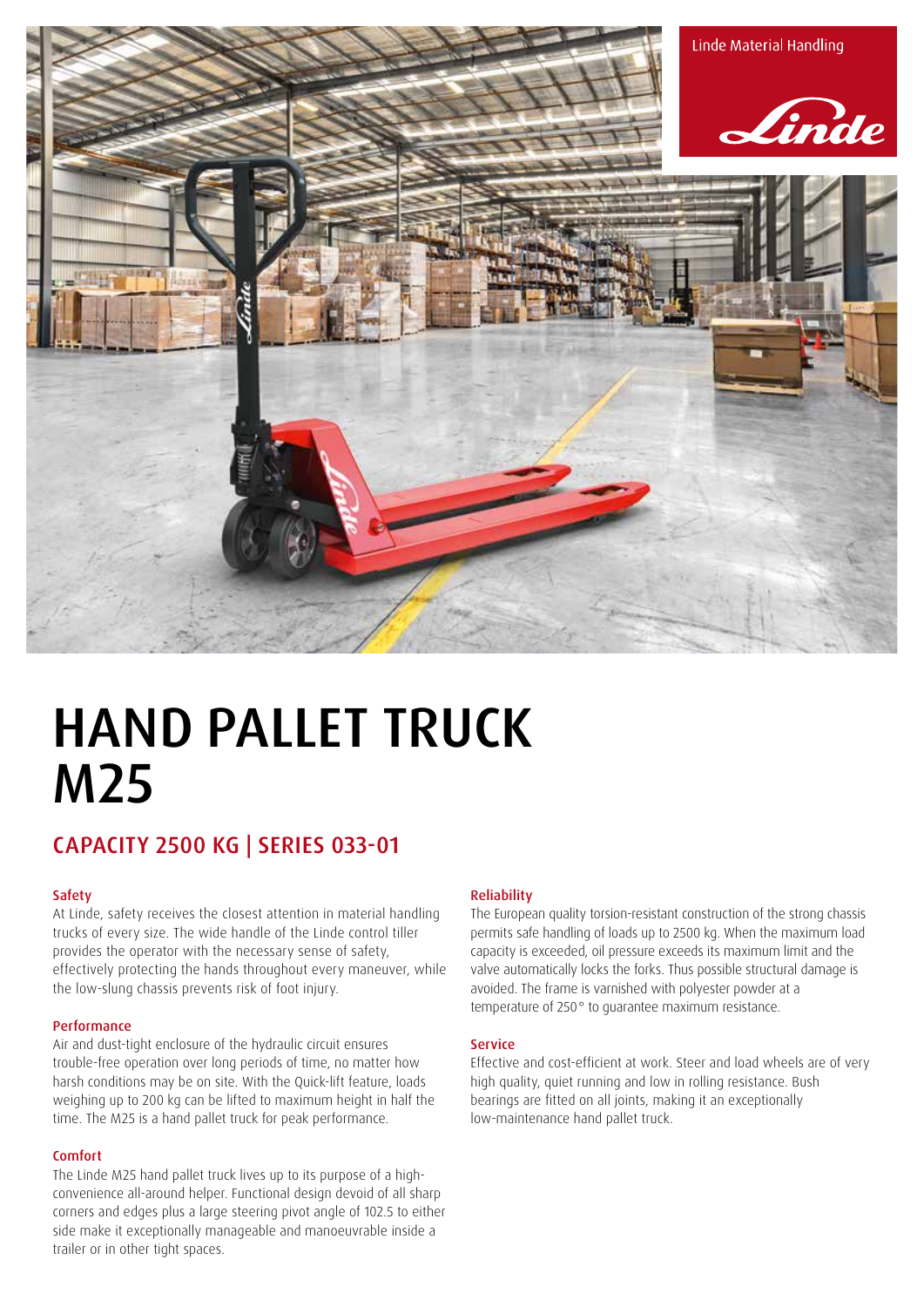### TECHNICAL DATA

ACCORDING TO VDI 2198

| <b>Characteristics</b> | 1.1  | Manufacturer                                 |              | LINDE                |
|------------------------|------|----------------------------------------------|--------------|----------------------|
|                        | 1.2  | Model designation                            |              | M25                  |
|                        | 1.5  | Load capacity                                | $Q$ (kg)     | 2500 kg              |
|                        | 1.6  | Load centre distance                         | $c$ (mm)     | 600                  |
|                        | 1.8  | Load distance, center of drive axle to fork  | $x$ (mm)     | 932                  |
|                        | 1.9  | Wheelbase                                    | $y$ (mm)     | 1192                 |
| Weight                 | 2.1  | Service weight (incl. battery item 6.5)      | kg           | 63                   |
| and types<br>Wheels    | 3.1  | Tyres                                        |              | Polyurethane / Nylon |
|                        | 3.2  | Tyre size, front                             |              | Ø 200 X 55           |
|                        | 3.3  | Tyre size, rear                              |              | Ø 83 X Ø 82 - 60     |
|                        | 3.5  | Wheels, number front/rear $(x =$ driven)     |              | $2/2 - 2/4$          |
|                        | 3.7  | Track width, rear                            | b11 (mm)     | 375                  |
| Dimensions             | 4.4  | Lift                                         | $h3$ (mm)    | 115                  |
|                        | 4.15 | Fork height, lowered                         | $h13$ (mm)   | 85                   |
|                        | 4.19 | Overall length                               | $11$ (mm)    | 1550                 |
|                        | 4.20 | Length to fork face                          | $12$ (mm)    | 400                  |
|                        | 4.21 | Overall width                                | $B1/b2$ (mm) | 525                  |
|                        | 4.22 | Fork dimensions                              | $s/e/I$ (mm) | 55/150/1150          |
|                        | 4.25 | Fork spread, min/max                         | $b5$ (mm)    | 525                  |
|                        | 4.32 | Ground clearance, centre of wheel base       | $m2$ (mm)    | 30                   |
|                        | 4.34 | Aisle width for pallets 800x1200 along forks | Ast (mm)     | 1835                 |
|                        | 4.35 | Turning radius                               | Wa (mm)      | 1367                 |

## STANDARD EQUIPMENT **STANDARD** CONTIONAL EQUIPMENT STANDARD EQUIPMENT /OPTIONAL EQUIPMENT

Nylon wheels for low rolling resistance

Single load wheels

Truck width 525mm

Fork length 1150mm

Ergonomic, plastic-covered Linde comfort-class control tiller

Steering pivot angle 102,5° to either side

Packaged, enclosed lift unit

Overload relief valve

Solid rubber or polyurethane steer wheels Tandem load wheels Polyurethane load wheels Fork lengths 800\*, 950\*, 1000\*, 1220\*mm Quick lift Hot galvanized version\* AISI 304 stainless version \*

\*limited wheel choice, limited fork length choice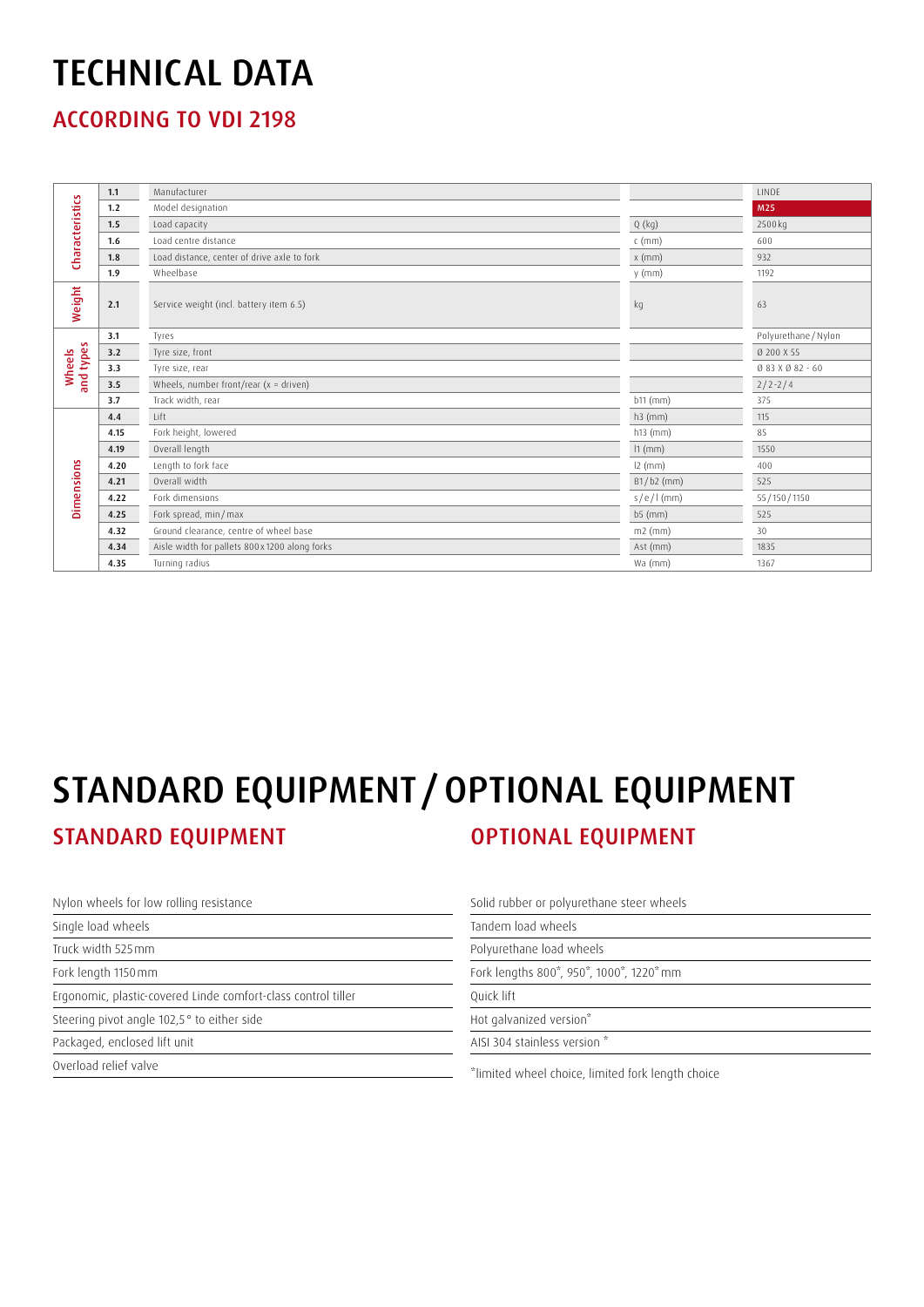